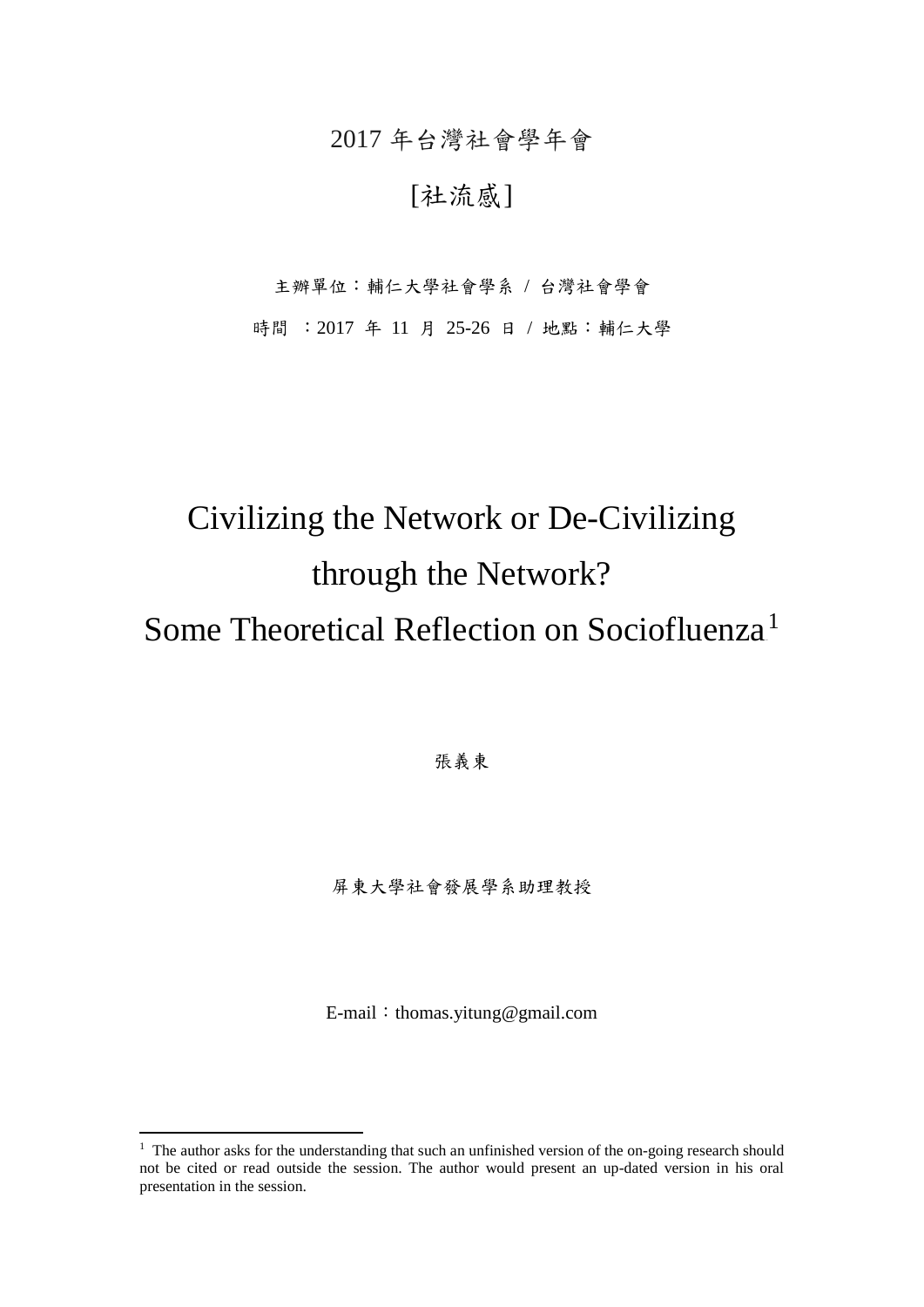Abstract:

Following a previous investigation of the newly developed digital "mediatedness" and the related practical and well-found theoretical framework, the author would like go further to widen and deepen the research by illustrating the so-called "sociofluenza". This paper connects the double impacts of over-socialization and over-individualization supported by the social media to the basic postulation of social, society and community and also to the old and new networking in the phenomenal sociofluenza. At last, the author would introduce the Civilizing Process Theory to analyze the processual and normative implication of the sociofluenza.

Keywords: sociofluenza, network, civilizing and de-civilizing, Civilizing Process Theory, mediatedness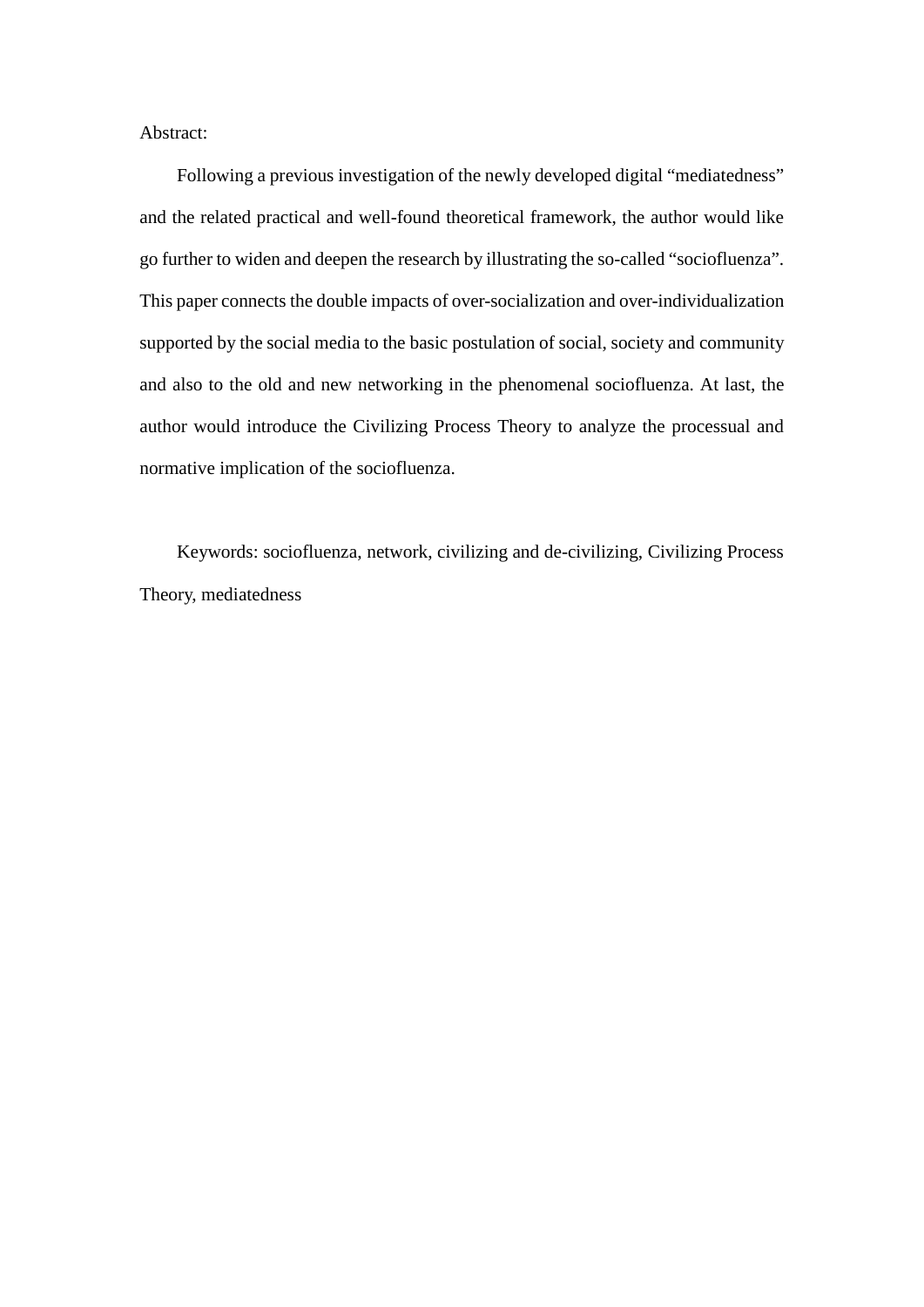#### 1. Introduction

Following a previous investigation of the newly developed digital "mediatedness" and the related practical and well-found theoretical framework, the author would like go further to widen and deepen the research by illustrating the so-called "sociofluenza". This paper connects the double impacts of over-socialization and over-individualization supported by the social media to the basic postulation of social, society and community and also to the old and new networking in the phenomenal sociofluenza. At last, the author would introduce the Civilizing Process Theory to analyze the processual and normative implication of the sociofluenza.

#### 2. The Problematic of Sociofluenza

The so-called "sociofluenza" indicates the rapid diffusion of data and the communication on them via internet, esp. the social media, and the emotionalized reactions stimulated by these diffusion lead to the phenomenal mass trend in the social relationships. It is named as a new kind of influenza, namely the social one. The conception shows clearly how the double impacts of over-socialization and overindividualization supported by the social media have emerged and developed in the deep digitalization processes on both the social and individual levels.

The author would introduce the Civilizing Process Theory to analyze the processual and normative implication of the sociofluenza. Based on a previous investigation of the digital "mediatedness" and the related practical and well-found theoretical framework, the author would like go further to widen and deepen the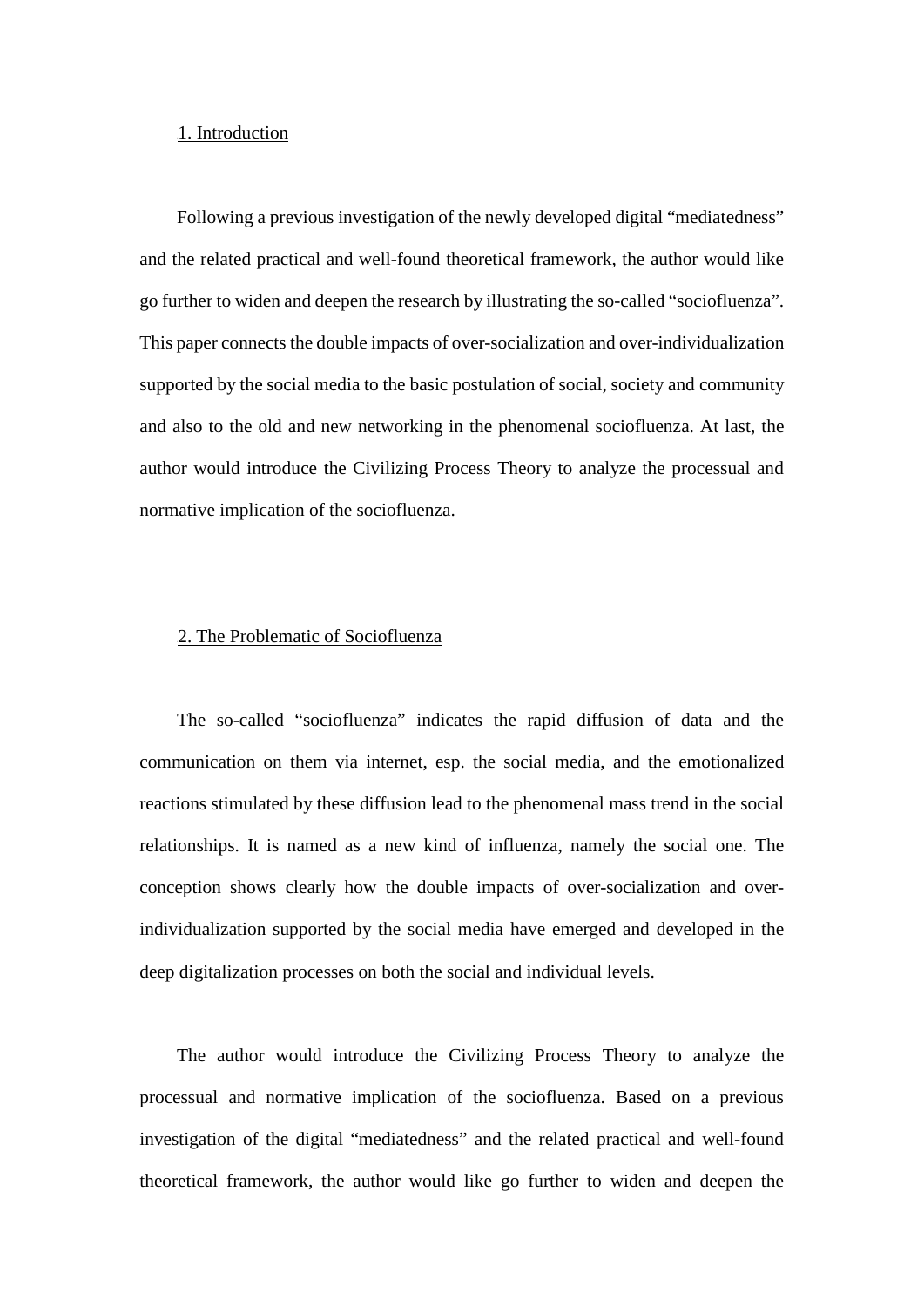research by illustrating the so-called "sociofluenza".

It would be argued that the naming itself expresses the anxiety in the society, which is no doubt a theme to be investigated. But simply praise it or slam it makes no progress in realizing what happened.

The author would indicate that the sociofluenza would produce a thematic circulation of web-textualities and its escalation on the emotion of the concerned persons, no matter concerned by themselves or by others. It sometimes leads to the decivilizing effect in the society because of the anonymity or at least the absence in posting text. It could also leads to civilizing when the conditions changes in a direction to urge respect, tolerance, rationality and civility in the internet.

#### 3. mediatedness

-

The digital age brings enormous changes for the humankind. The ways we sense the world, the ways we conceive the world, the ways we consume the world, in a word, the ways we live alongside with the vision we have for the future are all changed in/through the digitalized framework. The ways we communicate and associate with each other are also changed and even seen as one of the most typical and fundamental changes of all.2

The net, internet, or the web is the keyword to the ongoing transforming

<sup>&</sup>lt;sup>2</sup> The most important forerunner to be read is McLuhan (1964). The extension of his ideas in the digital age can be seen in, e.g. Levinson (1999) and Logan (2010).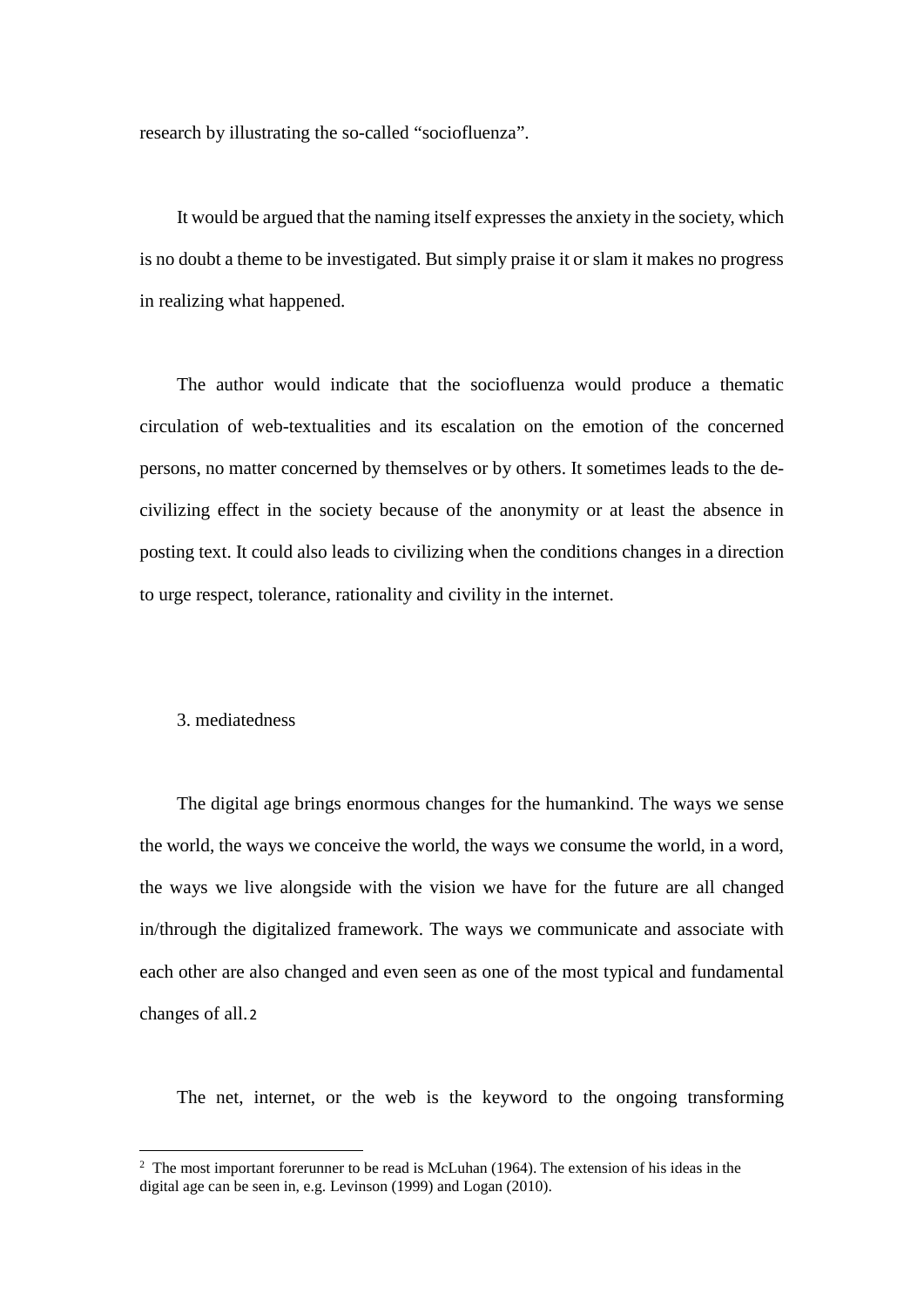phenomenon. The first question to it is why we need a theory for the net. The answer could be twofold:

At first, the development needs to be sociologically explained. It is the task of sociologists to explore and explain the social reality and certainly this development of internet and all its functions on the communication and connection invites us to analyze the meanings of the usage of technology and more than that, the meanings of the new societalization and association.

Secondly, the sociological theory needs to be reconsidered and revised. It is necessary not only because every new social formation is a challenge and an opportunity for the theory in ever-revising, but also this formation touches the center question of the sociology, namely the way we form a "society".

The main concern of this preparatory work is to develop a framework of research for the study on the societalization. The author would inquire into the core concerns and review the theoretical works which can provide key points for the building of such a framework. Also, the paper would suggest the possible research methods and offer some preliminary data for the further official investigation

The needed data would be collected by "field" (a cyber-field?) observation, questionnaire, interviews and statistics as well as the information which are about the issue and circulated in the internet.

In a pilot study of the social-software-based network, the researcher tried to seek the patterns of media use in facebook and found that most of the users involve in the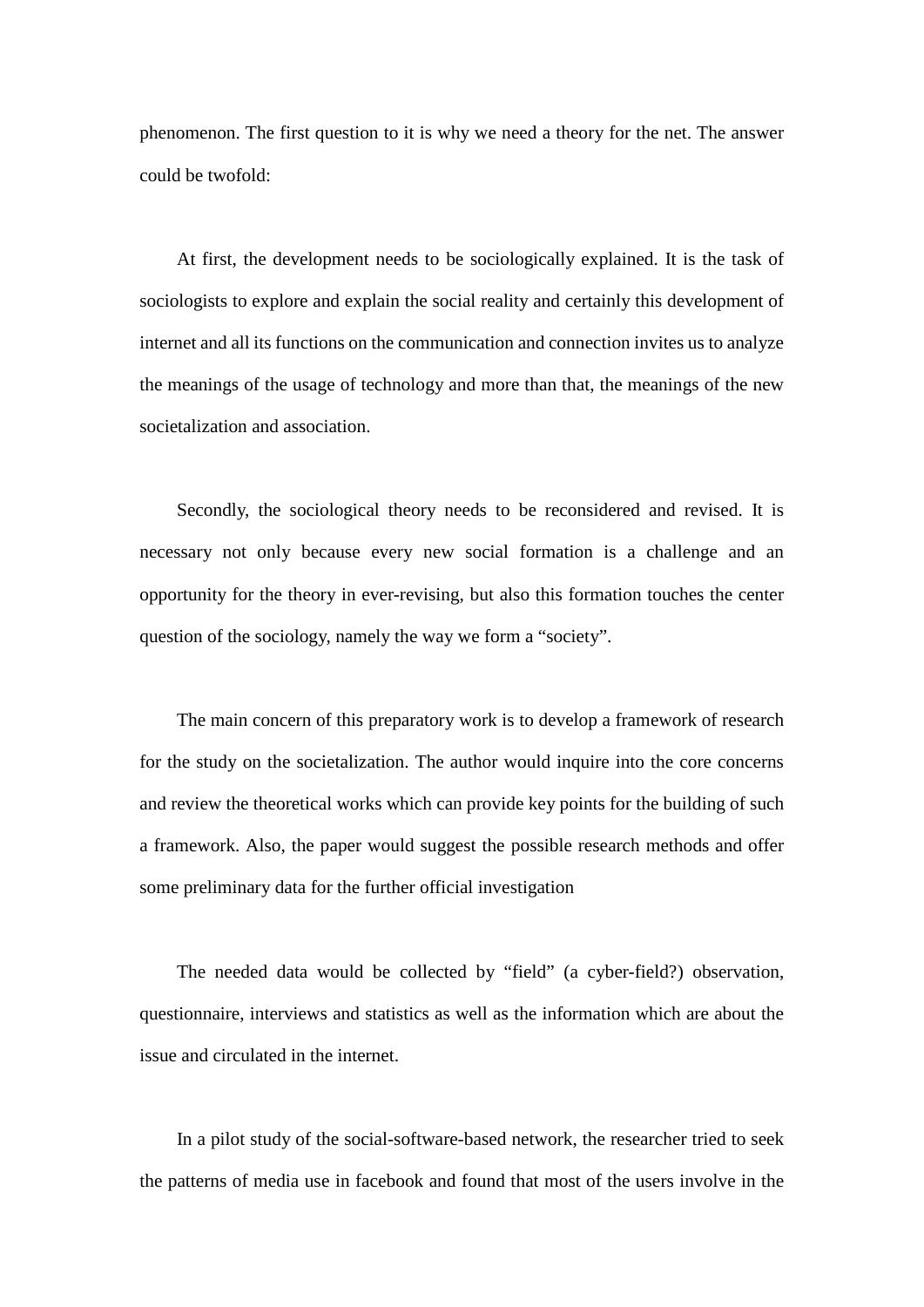network mainly in order to make new friends or "maintain" the friendship in the everrenewing happenings. Facebook offers and at the same time urges a specific way for the social life. Many of them praise the convenience of the software for doing something to maintain the friendship. The obligation to check the news is to offer one's own presence (see below, I name it the "*digital presence*") for the connection/friendship building. And the choice between face-to-face, one-to-one mediated and facebookbroadcasted communication would be made in favor of the physical presence when one values the co-presence in the nearness in physical space much. Facebook is taken in many cases for the use to

#### 4. Development of the Net

The development of the net shows itself as the multiplicity around some central lines. The earlier forms like BBS would followed by WWW, blog, and the so-called Web 2.0, even Web 3.0 in the line.<sup>3</sup> From generation to generation, we observe the clear direction of the complexity formation and the "*intensity- inclusion*" principle. On one side, the complexity indicates the character of all the usages in their technical improvements and the changing scope and limit they offer to the users. On the other side, the more intense net use and the broader inclusion of everyday practices into the net world signify the principle of what I call the "intensity- inclusion" principle.

Facebook & Co. are the newly quickly developed and widely spread net experience around the world. The so-called social software attracts the user to indulge

-

<sup>&</sup>lt;sup>3</sup> Cf. Allen (2004) about the development of the social software.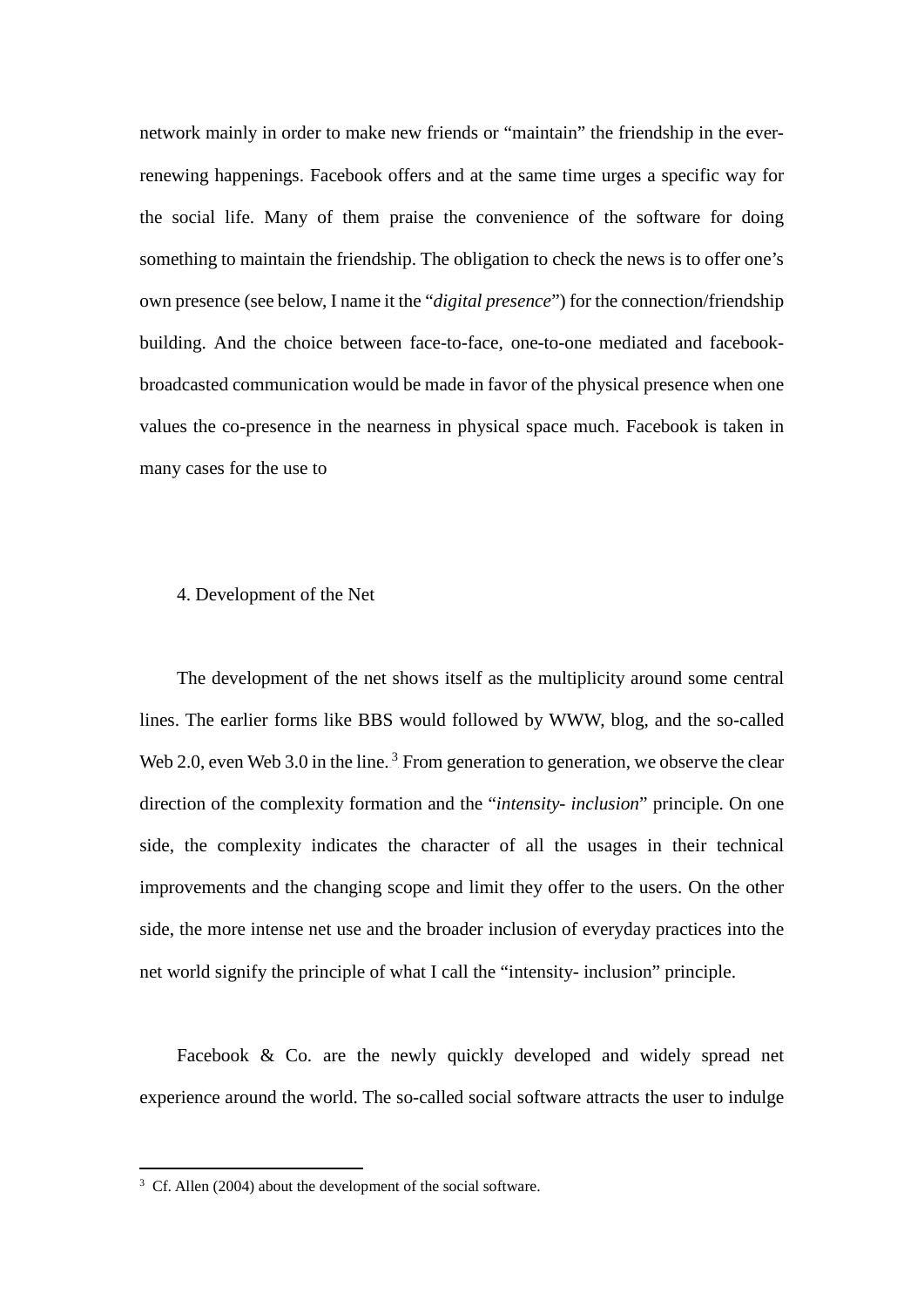in a space of the new media with its specific diverse character. The immediate protocol of all the "*digital presences*".<sup>4</sup> -- I would like to name it in this manner -- changes the earlier internet communication. The presence in websites and blog towards the unknown public would be redirected to a private saloon or club to ensure the more intense belongingness among friends and the privacy of each individual. But we heard that the privacy is not as safe as people being told and we see the belongingness is to be designed not only to intensify the friendship but also to connect and stimulate the desire of consumption on the solid base of friendship. After all, the platforms operate on the platform of capitalism.

Another point to be concerned is the new media<sup>5</sup> and the new *mediatedness*. The divide of the public media and individual media was diagnosed to be improper before the emergence of social software, but the new development sharply shows how difficult it would be to clarify the essentials of various communications. The main concern is not whether the transgression of the traditional boundary should be praised or mourned, but how the mixture character in new media/mediatedness is to be coped, coordinated, and transformed with the communication.

So the main line in the survey would be how the inclusion of everyday life into the networkedness via social software and digital community operates and how the social relations have new formations such as in the effort of the on-going established system to achieve the purpose of maximalizing the amount of user and the profit direct or indirect from the use.

-

<sup>4</sup> Cf. the "social presence" in Sheizaf and Noy (2005) and the discussion about presence in the works of Anthony Giddens, e.g. Giddens (1984).

<sup>&</sup>lt;sup>5</sup> Cf. Logan (2010) on the new media. This paper suggests also another concept "mediatedness" in order to signify the human condition in the media age.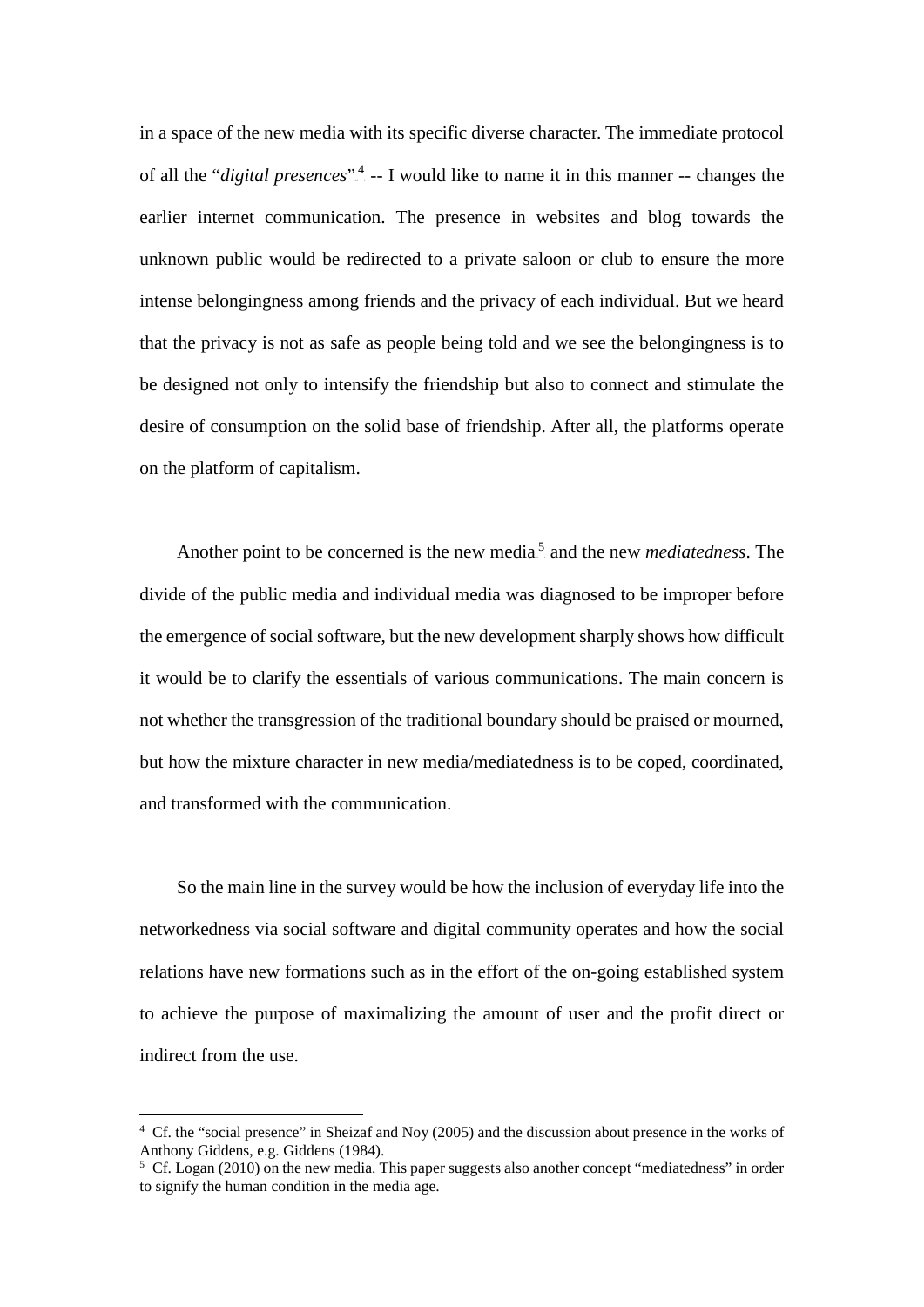For a better understanding of the social-software-based network, it is necessary to return to the basic postulation of social, society and community and formulate a framework to include the old and new networking. So the terminology like socialization or societalization would be the suitable keywords.<sup>6</sup>

Why is this return necessary? Because the development of the social-softwarebased network indicates some basic lines of the "returns":

a. return to "mass" society, a new "mass", a temporal and strong small mass beyond the old undifferentiated mass.<sup>7</sup>

b. return to person-to-person, interpersonal communication

c. return to hierarchy formation alongside the line of celebrity, stars, layman/-woman,

in their glorified media performance

d. return to the community-association duality/scala

 These developments need to be explored in a unified framework with clearance in the problematic of the social.

5. Theory of the Social

-

This paper suggests that we need to examine the new connections such as Facebook

<sup>6</sup> Cf. Holmes (2005) on the changes of the community.

<sup>&</sup>lt;sup>7</sup> One further related argument is to investigate the media in the context of modernity, e.g. Thompson (1995). One may suggest a context of postmodernity or global-digital modernity is to be applied in the discussion on new media.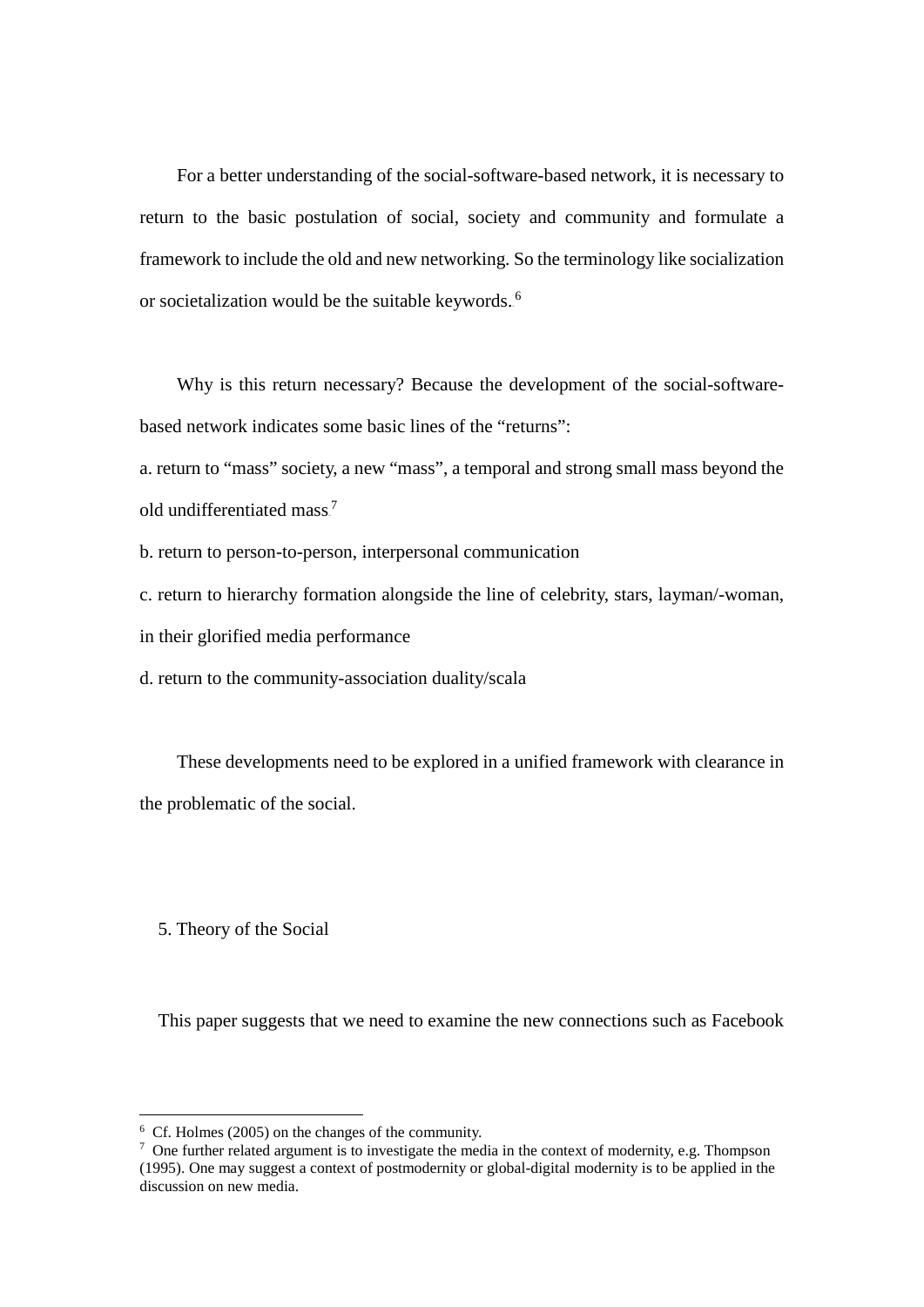in the complex double impacts of both *over-socialization* and at the same time *overindividualization*. The following related concepts are to be examined:

a. network society.<sup>8</sup>: the most useful toll till now because it handles both the infrastructures and experiences

b. media and mediatedness

1

c. hyper-modern, anonym, celebrity and stranger…

In this framework the implication of the network model of society should be useful in a work to position the discussion on net in the development of the sociology and in the study of the digital media and the mediatedness we are in.

The twin terms *over-socialization* and *over-individualization* mean: in the new social formation the individual is urged to be spend her/his time in the community building and maintenance and to do that in a much more individualized way than earlier. We are told and modeled to be rather a sole knot in a web busy in the flows of information than a part of the presence of an aggregate of human beings.

 The results from the pilot study shows that the main purpose of facebook use lies at the need to keep an always-present-contact with the friends in the network. This need for friendship is transformed, or more precisely, "re-configured" into a standardized procedure and daily practice.

<sup>&</sup>lt;sup>8</sup> One of the brilliant efforts to link the premise of the society conceptualization and the new information infrastructure is to be read in Castells (1996). The term network serves to be the model of conceptualization of the social and of the society.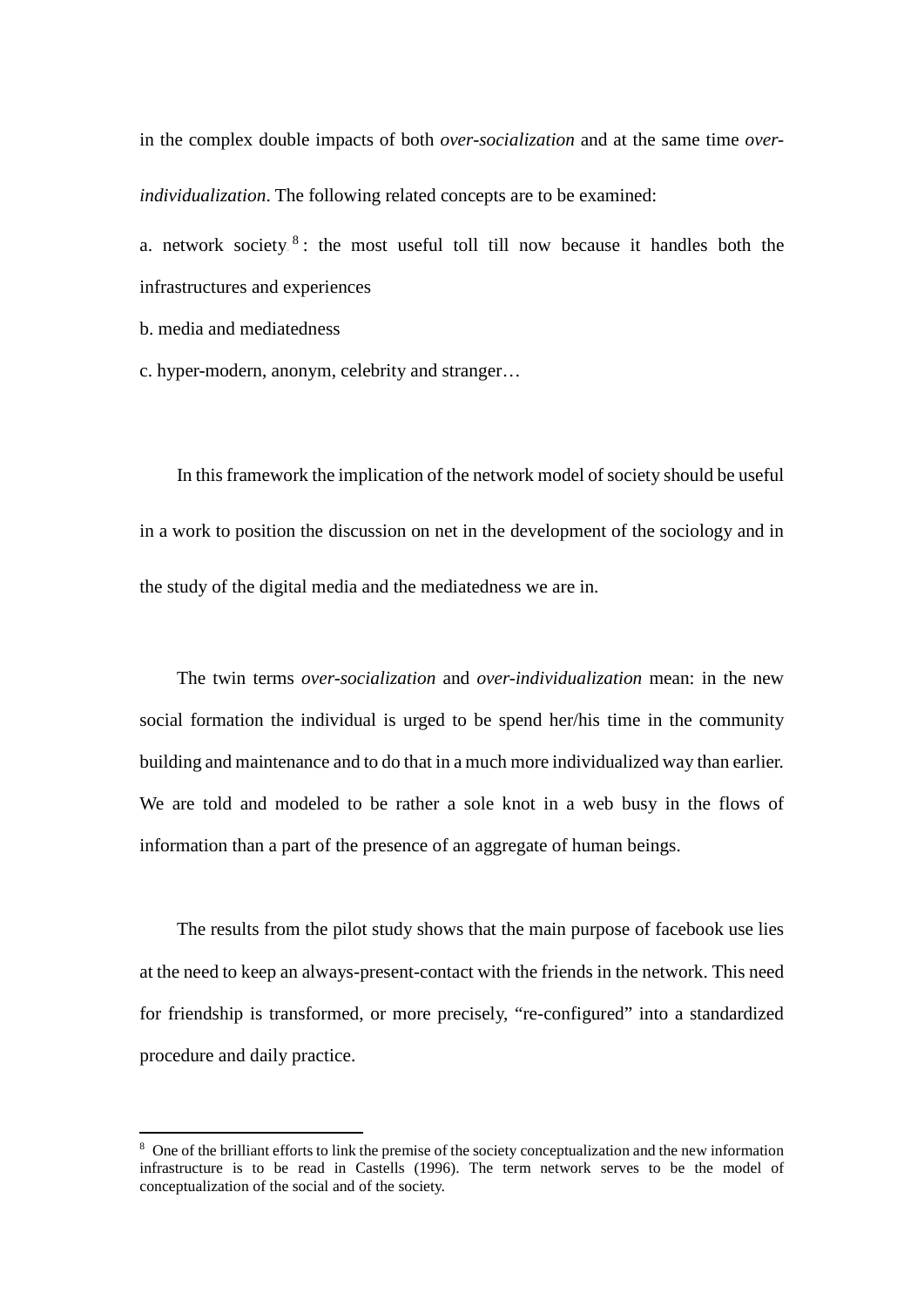6. the ongoing investigation…

 To investigate the newly developed digital "mediatedness", e.g. the social-softwarebased communication and community, we need develop practical and well-found theoretical framework for the task. This paper aims to clarify the construction of such a framework should focus on the sociological imagination of the society à la "network" as well as on the socializing/societalizing of the digital net of this age.

The author would like to formulate some points for the further study:

1. The meaning of the net in the socializing function (re)searched in the personal use and experience of the media.

2. A media map expressing the lines of the reflections.

3. Problematic of social formation / social institution / social interaction

4. How the above mentioned conception and experience bring the socio-psychological impacts

#### Literature

Allen, Christopher (13 October 2004). "Tracing the Evolution of Social Software".. Retrieved on 6 Sept 2011 from:

http://www.lifewithalacrity.com/2004/10/tracing\_the\_evo.html..

Castells, Manuel, (1996) Rise of the Network Society, The Information Age: Economy, Society and Culture volume 1, Massachusetts, Blackwell Publishing